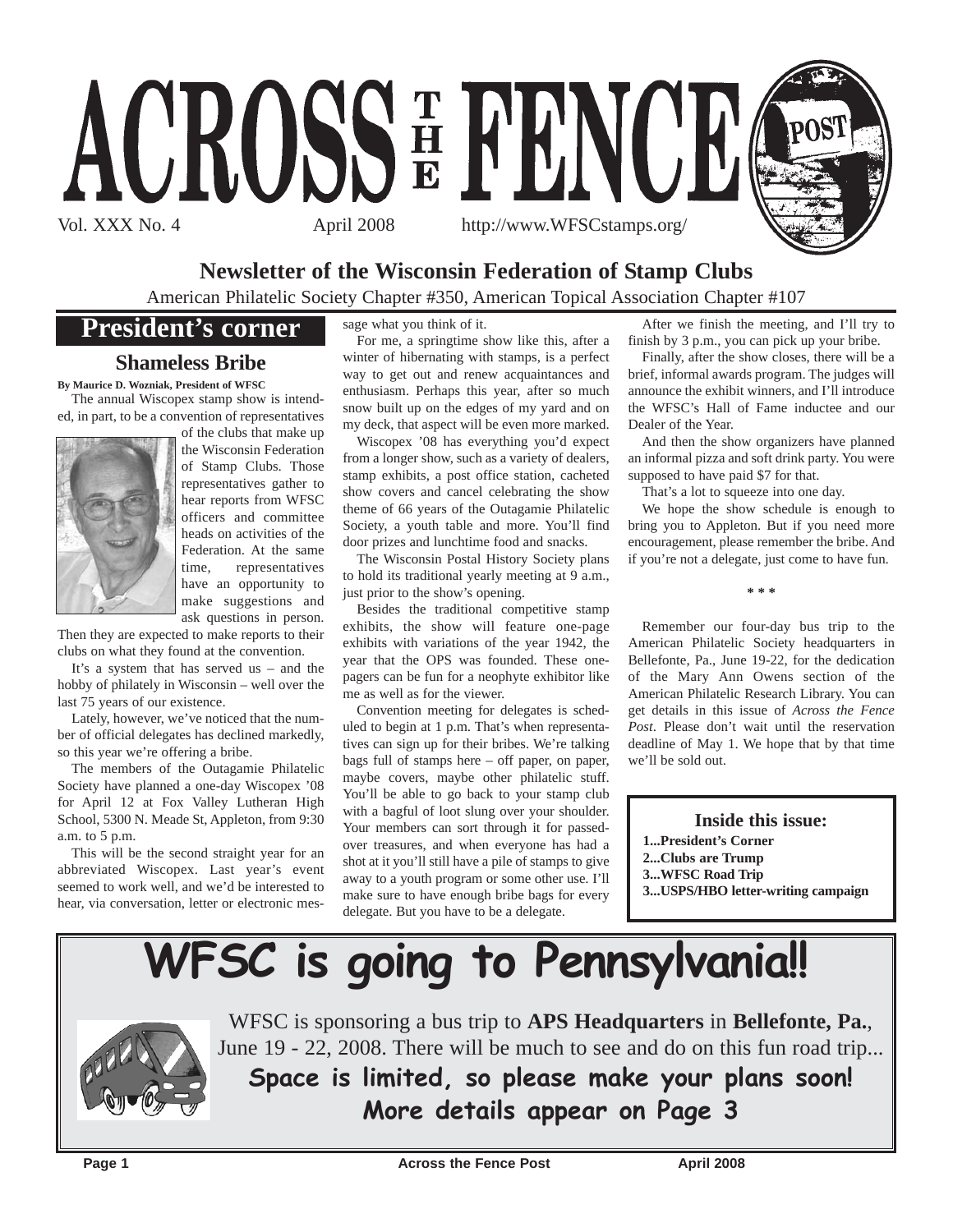#### **Clubs are Trump**

**By Maurice D. Wozniak, President of WFSC**

MaryAnn Bowman, in an e-mail message, elaborated on a recent **American Topical Association Chapter 5** program related to the Chinese New Year. It was so filled with interesting details that I thought it would be a dandy primer on what can be done to produce an interesting stamp club meeting. Ahead of the meeting, members were urged to bring stamps from China and other Asian countries and also other stamps that show celebrations and symbols related to the Chinese New Year, such as dragons, lanterns and fireworks.

She wrote: "In addition to showing our Chinese/Asian stamps, I took along a simplified version of the traits of the various Chinese lunar characters, and we determined what animal we were (under what sign we were born) and the personal characteristics attributed to that sign. We briefly talked about whether we agreed with those attributes and/or how they related to us as stamp collectors.

"I also had enough paper tangram puzzles for everyone. [A tangram is a Chinese puzzle made by cutting a square into seven smaller pieces five triangles, a square and a rhomboid. The challenge is to reassemble them into the square or to form other representative shapes.]

"The seven pieces were already cut up, and members were challenged to create a design using all seven pieces with no pieces overlapping but each piece touching another piece. Once the design was created, they glued it down onto a blank worksheet with stamp perforations — in essence creating a stamp design.

"They were asked to give it a title and denomination. Color could be added. Adults had a harder time with this than the kids. (There are books and web sites devoted to showing examples of tangram solutions.)

"We finished with Chinese Fortune cookies." You don't have to be a topical collector to enjoy fun and games, and you don't have to be an elementary school teacher to be able to plan activities such as MaryAnn describes – but it sure helps. There was something for everyone at this meeting: A bit of philately to kick things off, two different activities to get young and old members talking and acting and a snack.

#### **Program ideas**

**Badger Stamp Club**, Madison, is leading up to a "dumb stamp question" program. Members may place an anonymous (if needed) question into a box at meetings, and no question relating to our hobby will be deemed too small or too irrelevant. The box will be opened in May.

In the midst of the snowiest season ever, the **Kettle Moraine Coin and Stamp Club**, West Bend, had a winter-themed meeting. Members brought in stamps, a book of snowflakes, a collection of Monopoly game pieces (used during those snowy days and nights), a silver dollar minted in December 1921, a Christmas card and postcard collection, a first-day cememony program from the 1999 Christmas stamp, and a ski and boot. Even Mother Nature joined in with another snowfall during the meeting.

To toast the new philatelic year, **Waukesha County Philatelic Society** members hauled out

their mugs and other drinking vessels with a philatelic-inspired theme. The club plans a year of similar programs highlighting pins, posters, puzzles, T-shirts and other items with a stampcollecting theme.

Milt Wirth, a member of the **Northwoods Philatelic Society**, Iron Mountain, Mich., showed off a collection of Emily Bissell covers. She produced the first Christmas seal as a fundraiser in 1907.

#### **What others are doing**

**The Kettle Moraine Coin and Stamp Club**, West Bend, is looking for scrapbook-type mementos as well as recollections and records to formally update the club's history.

**ATA Chapter 5** made a good point in its reminder on club dues of \$2: "This probably is needed more by the club than by the individual members." **The Milwaukee Philatelic Society** advertised some of the benefits for its \$10 dues: newsletters, shows, bus trips and "even homemade cookies in this deal. Yum." It behooves each club to make itself important in the lives of its members.

#### **\*\*\***

*Information for "Clubs Are Trump" is gathered from club newsletters. Please send newsletters to Maurice D. Wozniak, 1010 Berlin St., Waupaca WI 54981.*

### **Please...**

Use stamps whenever possible on mail to collectors!

### **Wisconsin Federation of Stamp Clubs officers** *Across the Fence Post* is the official publication of

#### PRESIDENT

Maurice D. Wozniak 1010 Berlin St. Waupaca, WI 54981 715-258-2025 berliners2@sbcglobal.net

#### VICE PRESIDENT

Jim Stollenwerk (VP) 1020 Hazelwood Court West Bend WI, 53095 Home: 262-306-0829 Cell: 262-305-1483 JSASTOLLEN@charter.net

#### **SECRETARY**

Pat Loehr 2603 Wauwatosa Ave, Apt. 2 Wauwatosa, WI 53213 (414)476-0530

#### TREASURER

Paul T. Schroeder 1750 W. 5th Ave., Apt. F Oshkosh, WI 54902 920-426-2059

#### VP YOUTH DIVISION

MaryAnn Bowman P.O. Box 1451 Waukesha, WI 53187

#### NE REGION VP

Al Marcus (maram@tds.net) Green Bay Phil. Soc. Northwoods Phil. Soc. (Iron Mountain)

Outagamie Phil. Soc. Wisc. Postal Hist. Soc.

#### EAST CENT. REGION VP Vern Witt

Fond du Lac Stamp Club Kettle Moraine Coin & Stamp Club Manitowoc Phil. Soc. Oshkosh Phil. Soc. Sheboygan Stamp Club

#### SW REGION VP

Valerie Cook Badger Stamp Club Baraboo Stamp Club Janesville Stamp Club Monroe Stamp & Postcard Club Rockford Stamp Club

#### SOUTH CENTRAL REGION VP Art Gaffney

stehlee@aol.com Waukesha County Phil. Soc.

#### SE REGION VP Art Schmitz

pescador@execpc.com Am. Top. Assn. (Chap. 5) Belle City Stamp Club Kenosha Stamp & Cover Club North Shore Phil. Soc. (Milw.) Northwestern Mutual Stamp **Club** 

Polish American Stamp Club Wauwatosa Phil. Soc.

#### Art Petri

American Air Mail Soc. (Billy Mitchell Chapter) Germany Phil. Soc.

(Chap. 18)

Italian American Stamp Club Milwaukee Phil Soc.

#### CENTRAL REGION VP Gregg Greenwald

#### bluebird@tznet.com

Central Wisc. Stamp Club Chippewa Valley Stamp Club Northwoods Stamp & Coin

Club (Rhinelander) Wisconsin Valley Phil. Soc.

**Page 2** Across the Fence Post April 2008

the Wisconsin Federation of Stamp Clubs, Inc., a 501c3 non-profit organization. WFSC also is a life member of the APS (since 1953). For more information about WFSC, please contact the Central Office.

AFTP is published monthly September through April, and every other month May through August (10 issues per year). News of Wisconsin collectors, club news and gratis original philatelic features are welcomed. The editor accepts submissions in any format, but prefers email if possible. Editor reserves the right to make editorial changes to submitted copy.

Material appearing in AFTP not carrying an individual copyright notice may be reproduced only by not-

for-profit organizations, provided the author(s) and AFTP receive credit or attribution. All materials carrying an individual copyright notice are the sole property of the author(s). Unless explicitly stated by an officer in conjunction with official WFSC business, opinions expressed by the editor or individual authors are not necessarily endorsed by the WFSC.

Submission deadlines for editorial and avertising materials are for the 1st of the month preceding month of publication (i.e. Jan. 1 for Feb. issue).

All show calendar information, along with all other editorial matter and listings, should be sent to: Wayne L. Youngblood, Editor ATFP, P.O. Box 111, Scandinavia WI 54977-0111. (youngblood@tds.net) phone: 715-467-4416.

Advertising material and payment should be sent to Dave Carney, Advertising Manager, AFTP, P.O. Box 55, Kimberly, WI 54136-0055. (dcarneyl@new.rr.com) phone: 920-687-9077. For a complete list of advertising rates and policies (display, classified and listings), request a copy from the advertising manager.

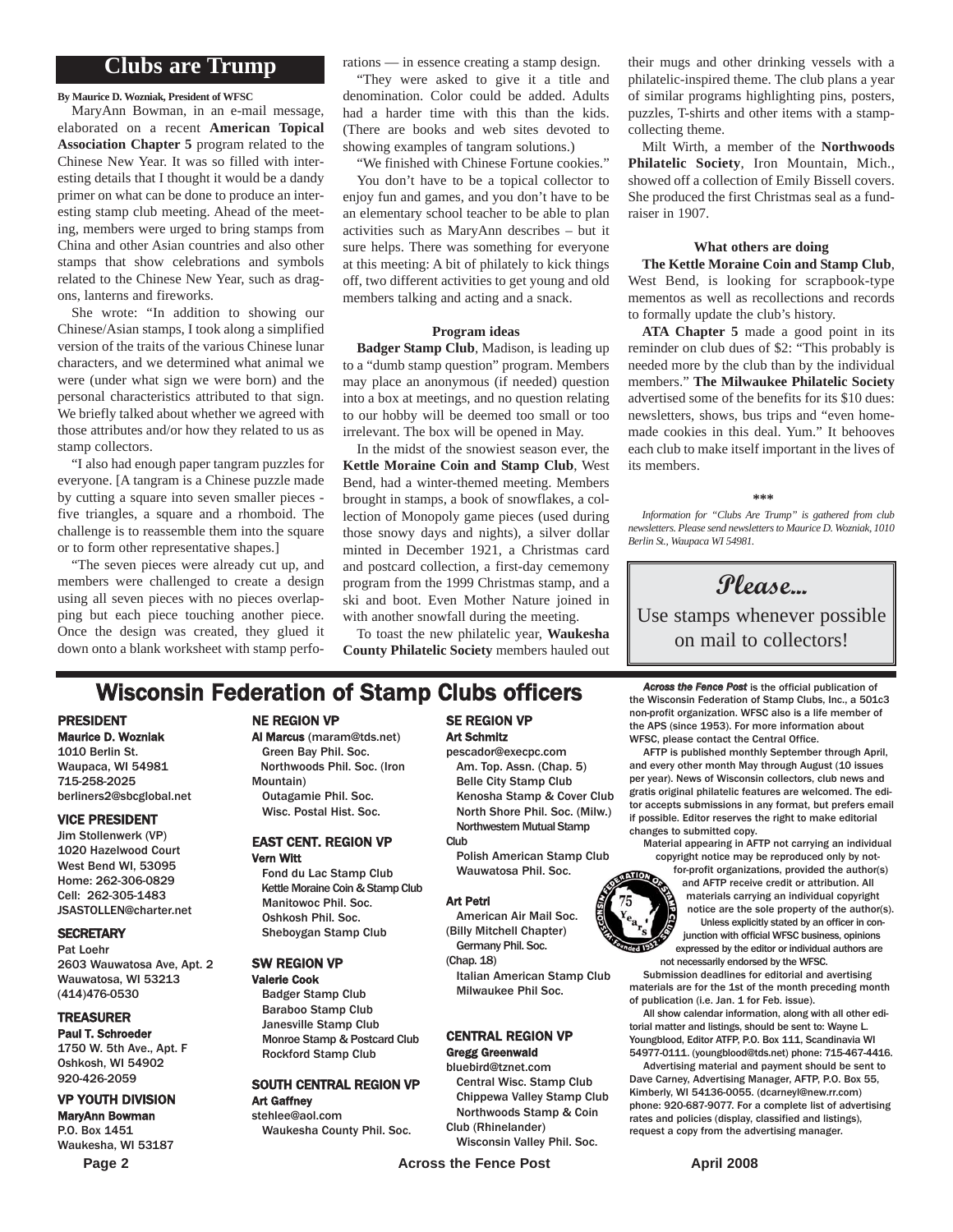# **WFSC Road Trip is great opportunity for you to visit APS, find stamps, stamps, stamps and meet other collectors!**

#### *MaryAnn Bowman*

Plan now to join fellow stamp collectors on a road trip to Bellefonte, Pa., home of the American Philatelic Society. The trip will take place June 19-22 (Thursday through Sunday), with bus pick-ups scheduled for the Milwaukee and Chicago areas.

Collectors will have the opportunity to tour APS headquarters on Friday June 20 and spend time in the sales division and research library. The sales division presents a unique opportunity to look at thousands of books of material, and the answer to virtually every philatelic question you may have can be found in the American Philatelic Research Library.

Attendees also will be able to



*The Headsville, W.V., post office, shown on this 1971 commemorative, has been set up at APS headquarters and will be dedicated during the WFSC visit in June.*

participate in Scopex, an area show held by the Mt. Nittany Philatelic Society at APS headquarters on Saturday, as well as attending two dedication ceremonies: the Mary Ann Owen Thematic Reference section of the

APRL and the new Headsville Post Office. The Headsville (W.V.) post office is the one pictured on the 8c Mail Order commemorative of 1971, and was housed for a number of years in the Smithsonian Institution.

Most likely, several APS officers and board members will also be attending the dedication ceremonies. This will be an opportunity for you to meet some of our hobby's "movers and shakers." Since the following week will be the start of the annual APS Summer Seminar on Philately, there will be a lot going on at APS.

Trip application forms and a full itinerary will be available on the WFSC web site, at Wiscopex, or by mail from MaryAnn Bowman, Box 1451, Waukesha, WI 53187. The fees include transportation costs and some meals.

The cost for the trip, which includes bus transportation, overnight motel stays and some meals is \$369 (double rate) and \$569 (single rate). The bus will leave the Milwaukee area early on Thursday, June 19, and return to Wisconsin on Sunday evening. Travel in the comfort of a Badger Bus. Rest stops are planned every few hours to allow guests to stretch their legs.

Immerse yourself in an affordable and fun philatelic get-away. Join other Wisconsin collectors for a weekend of hobby fun and fellowship. We'd love to have you join us!!

# **USPS/HBO John Adams letter-writing campaign includes free note card and postage-paid envelope**

#### *Wayne L. Youngblood*

As closely as letters are related to our hobby, they seem to be a shrinking commodity in the modern world. With email, instant messaging and the overwhelming presence of cell phones, few people think about the importance of written communication. Yet, much of what we know about dayto-day life in the past comes from the contents of letters.

John Adams and his wife, Abigail, exchanged more than 1,100 letters during their lifetime together – and they weren't just short notes. These letters contained significant content. The United States Postal Service has long been aware of this love story through letters and has referred to Adams and his love of letters several times over the years at first-day ceremonies and other events. Adams also wrote hundreds of letters to others, including many of the founders of our country.

"In his prolific correspondence," according to information on the USPS Website, "John Adams left us a remarkable first-person account of the birth of our nation, as well as a candid portrait of his life and personal relationships. John and his wife Abigail's letters offer a window to our past; we can be inspired to revive this tradition, to return to the enduring power of the written word, and leave a legacy for future generations."

In a relatively unknown promotion tied in with the HBO miniseries, *John Adams*, USPS



*A recent USPS promotion tied to the HBO miniseries,* **John Adams***, allowed customers to customize a special greeting card and receive it — along with a stamped envelope — so that a handwritten note could be added and mailed to a friend or a loved one. It is unknown how many of these collectivbles were created during the promotion. The author customized his card (right) with an engraving of John Adams from the Library of Congress.*

offered not only a free custom-printed greeting card, but the postage to mail it as well. This also tied in to the special John Adams cancellation in use during February and March. These unusual collectibles will likely be in demand at some point in the future.

By going to the special "Power of the Letter" Website (through the end of March), one could choose one of a half-dozen pre-printed designs, then customize it with a photo, image or message and have it printed.

The card, with promotional printing on the back (USPS, HBO and Cardstore.com), was then forwarded in a penalty envelope that

included the card and a stamped envelope to send it to a friend or a loved one.

In my case, I downloaded an engraved image of Adams from the Library of Congress (above left) and had it printed on the inside of one of the card designs offered. The exterior of the finished card and the postmarked cover are shown above right. The entire process took about 10 minutes and delivery of the finished card was accomplished in about a week.

I don't know how many people took advantage of this promotion, but as a bit of ephemera these cards and covers have a great place in collections tied to Adams or letter writing.